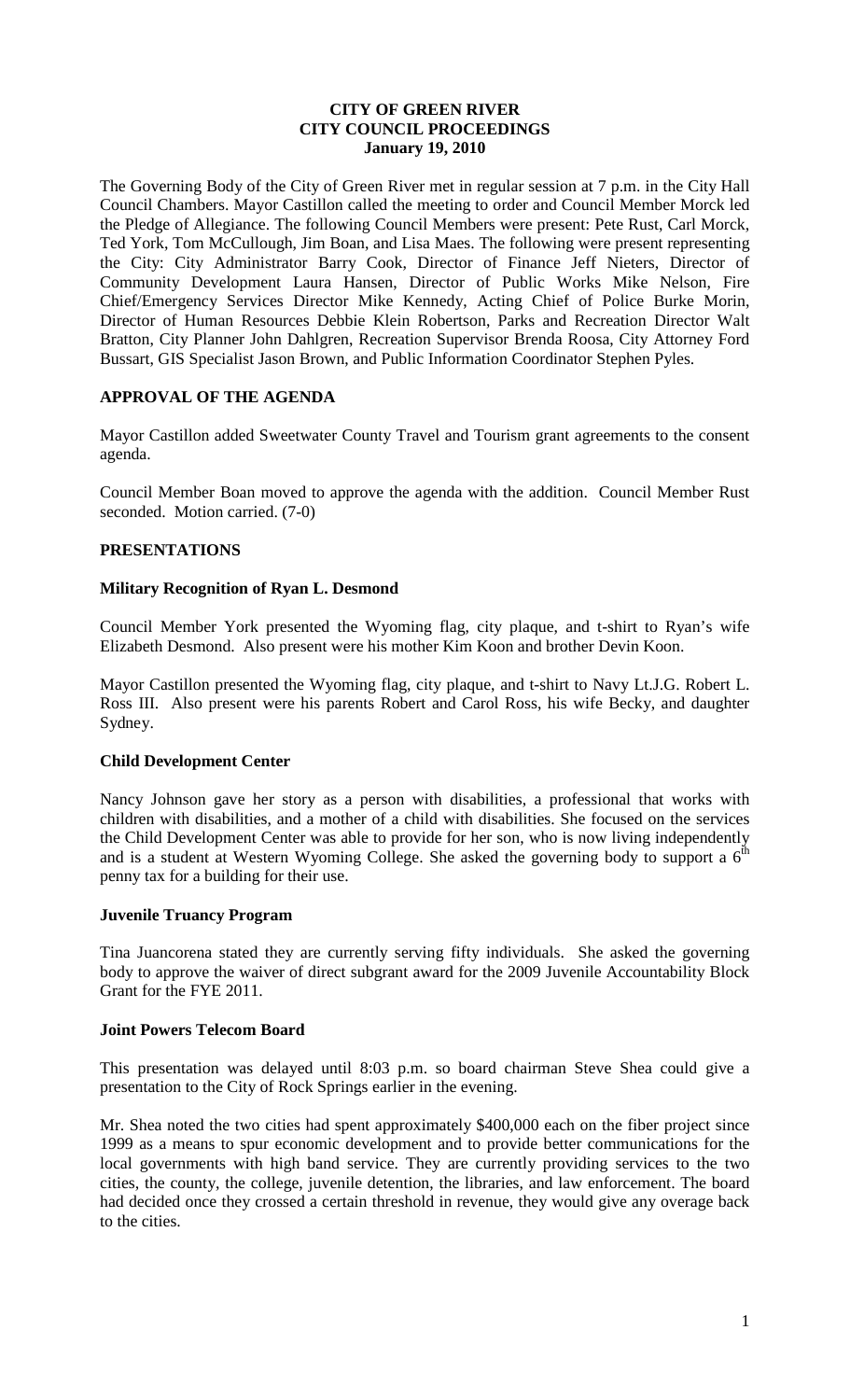They have gone up to 155 megabits through Contact Communications, and they have also been able to reduce their service fees. At the present time they have about 35 megabits to spare that could be used by other entities.

Mr. Shea asked the governing body if there were any other services or projects they would like them to work on. He noted there are about \$4 billion dollars worth of grants available to cities to improve their bandwidth communications.

Vice-chairman Toby Jacques presented a check in the amount of \$25,000 to Mayor Castillon. *Mr. Shea had presented a check for the same amount to the City of Rock Springs earlier in the evening.*

Mayor Castillon was very happy to accept the check noting it was unprecedented.

Council Member McCullough reminded Mr. Shea he is totally against the board offering bandwidth to the private sector. He believes it sets up a situation of the government competing against local businesses. As long as the board continues to provide services to governments and schools he has no problem with it. He also questioned Mr. Shea's continued terms as the board chairman, since the joint powers agreement has a limit on terms of service.

Mr. Shea stated the issue regarding providing service to local businesses would have to be debated. He believes it is more of an issue of providing for the greater public good.

## **GIS Web Mapping Demonstration**

The city's GIS Specialist, Jason Brown, demonstrated the GIS mapping program that will make geographic information available on the city's website for department heads, employees, developers, realtors, and citizens.

The system provides more up to date visuals and parcel information that Goggle-Earth doesn't provide. There are strict guidelines that are followed to protect confidential information.

The system is connected to the county's system and has both county and city data. Mr. Brown would also like to add city park information.

By working with the county the city saved over \$17,000 and approximately 6 months to a year of staff time needed to create an independent system for the city, and the need to hire additional staff to maintain it.

Laura Hansen noted it made no sense at all for the city to expend money and time to re-create something that had already been done by the county. They will continue to work with the county and add more layers to be used strictly by city staff. She noted the program is already available on the county's website. The city's new website is scheduled for completion in April 2010.

## **CITIZEN REQUESTS AND OTHER COMMUNICATIONS**

Dean Bowers expressed his opposition to the ordinance banning the use of cell phones while driving. He feels it is another unnecessary and copycat law the council seems to think they need to address. It's another example of this council going in the wrong direction.

## **ORDINANCES**

## **Prohibiting the Use of Cell Phones While Driving**

**Second Reading:** An ordinance amending Chapter 24 of the Green River Code of Ordinances, to include Section 24-16 of the Green River Code of Ordinances, City of Green River, State of Wyoming, prohibiting the use of cell phones while driving.

The governing body expressed their feelings on the ordinance, interpretation of statistics, whether the inattentive driving law addressed the problem, and noted citizen's concerns that had been communicated to them since the first reading.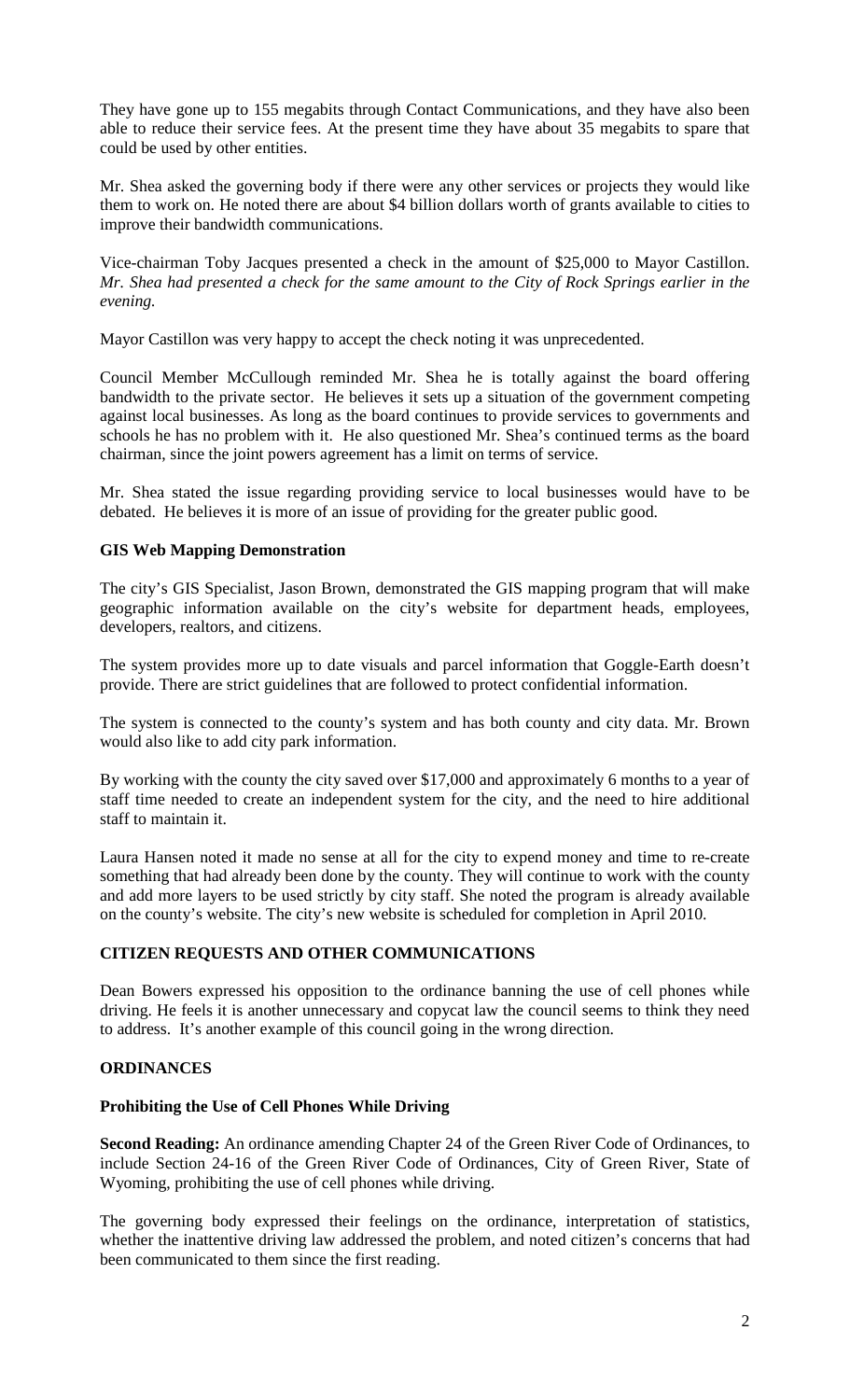Council Member Rust stated he would propose an amendment on third reading to ban the use of hands free devices also.

Another citizen, who is a bus driver, stated he sees inattentive driving all the time. He is against the ordinance. He believes the police have the tools they need to address someone who is doing other things while driving, whether it is using a cell phone, sorting mail, or picking up a dropped cigarette.

Larry Ray stated he is against texting while driving, but not so much against the use of the cell phones. He is opposed to Council Member Rust's proposed ban on hands free cell phone devices. He thinks that is going too far.

Council Member McCullough moved to approve the ordinance on second reading. Council Member Boan seconded. Motion carried (6-1) with Council Member York voting no.

## **RESOLUTIONS**

#### **Budget Increase for Killdeer Wetlands**

**R10-07:** A resolution for the governing body of the City of Green River, Wyoming, to approve an increase in expenditure authority and to accept a donation from the Greenbelt Task Force in the Capital Projects Fund for the Killdeer Wetland Project in the amount of \$5,000.

Council Member Maes moved to approve the resolution accepting the \$5,000 donation from the Greenbelt Task Force and authorization to deposit it into the Killdeer Wetlands expenditure account. Any remaining funds from the FYE 2010 budget will be rolled over into the FYE 2011 in support of completing the Killdeer Wetlands Rehabilitation Project. Council Member York seconded. Motion carried. (7-0)

#### **Budget Increase for Tomahawk Building**

**R10-08:** A resolution for the governing body of the City of Green River, Wyoming, to approve an increase in expenditure authority in the Capital Projects Fund for a grant for the Tomahawk Rehabilitation Project in the amount of \$120,000.

Mr. Cook noted the \$120,000 would be coming in from the Wyoming Business Council from the grant for the renovation of the Tomahawk. Since the payments have to go through the city's budget, the \$120,000 needs to be added to the city budget for expenditure.

Council Member York moved to approve the resolution. Council Member Maes seconded. Motion carried. (7-0)

#### **Budget Increase for Scott's Bottom Bridge Replacement**

**R10-09:** A resolution for the governing body of the City of Green River, Wyoming, to approve an increase in expenditure authority in the Capital Projects Fund for the city's match on the Scott's Bottom Bridge replacement project in the amount of \$250,000.

Mr. Cook noted the city has been working with the state for approximately seven years to get a new bridge over the Green River on the FMC road. The two-lane bridge project is scheduled to start this summer. The old bridge will remain in place until the new bridge is completed. The project is a 90/10 split with the state funding 90%. The \$250,000 is the city's 10% obligated match for the project.

Council Member McCullough moved to approve the resolution. Council Member Boan seconded. Motion carried. (7-0)

#### **Budget Increase for Green River Water Line Crossing**

**R10-10:** A resolution for the governing body of the City of Green River, Wyoming, to approve an increase in expenditure authority in the Capital Projects Fund for the Green River Water Crossing Project in the amount of \$500,000.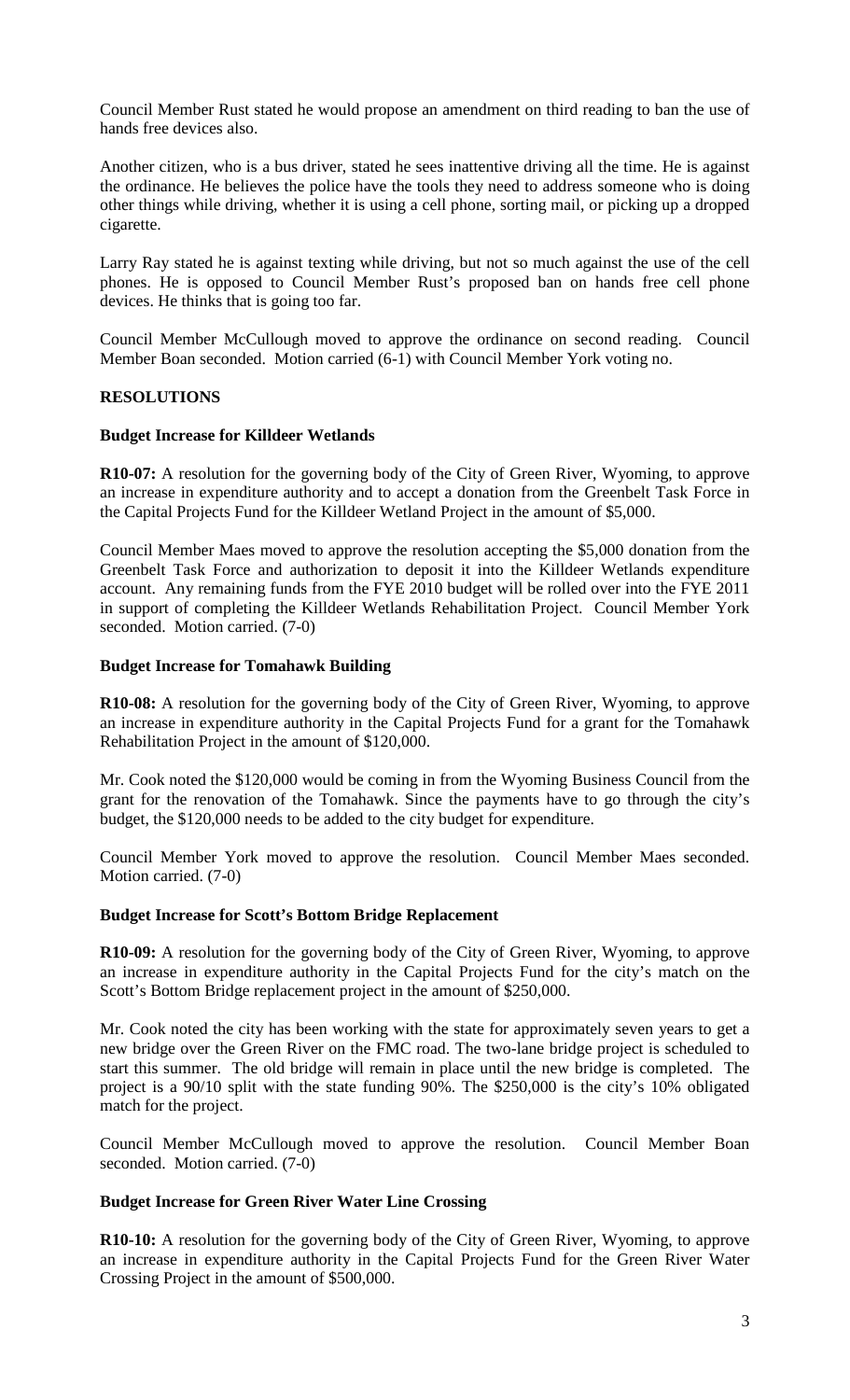Mr. Cook noted the 16" water line across the river had broken during the high water flows during the summer. The replacement is being designed by Nelson Engineering. A placement site has been selected above the Uinta Bridge. The line has to be replaced to tie the north side of town back into the water system and provide redundancy. A grant application will be submitted to the State Land and Investment Board for \$500,000. The city will match the \$500,000 for a \$1 million dollar project.

Council Member McCullough added there was two lines that ran to the north side of town before the line broke. There has to be two different systems to make sure if one breaks they can still get water to the north side of town.

Council Member Boan stated he is upset by the whole issue. He feels it could have been avoided, and the break is due to incompetence by the Whitewater Park renovation contractor. This is another situation where no one is being held accountable for costing the taxpayers of the city money. He is only voting for the funding because the work has to be done. Somewhere along the line someone has to start being held accountable for mistakes like this.

Council Member Maes felt the unprecedented amount of rain and winter runoffs were contributing factors. She had never seen the water levels so high in Green River.

Responding to questions from Council Member Maes, Mr. Cook stated he wasn't an engineer, but in his opinion, the high water flows that existed through the entire summer were due to water released by the Bureau of Reclamation. The contractor was doing what he was directed to do. The high water flows were unpredictable. Mr. Cook stated he had never seen the water so high since his fifteen years of living in Green River.

Council Member Rust noted the city had no control over the water flows. Neither did the Bureau of Reclamation in regards to dam operation. He feels we need to be careful in making judgments of science and drawing conclusions based on something he doesn't feel they are competent to make.

Council Member Boan felt anyone who has lived by the river would know you had to take into consideration the amount of winter run off when diverting water to a small area. He felt work on the project should have been stopped until the high water period was over.

Council Member Rust moved to approve the resolution. Council Member McCullough seconded. Motion carried. (7-0)

## **Budget Increase for Water Diversion Litigation Fund**

**R10-11:** A resolution for the governing body of the City of Green River, Wyoming, to approve an increase in expenditure authority in the General Fund for the Green River Water Diversion Litigation Defense Fund in the amount of \$50,000.

Mayor Castillon noted per the litigation agreement each entity was to contribute \$150,000 each. The city has only budgeted \$100,000. He wanted to make sure Green River fulfilled their obligation according to the agreement. There are other people besides Mr. Million out there wanting to take water out of the Green River. So the diversion issue is not over yet. The money needs to be available if they need to hire legal council. If the money isn't used, then the council can decide what to do with it later on.

The mayor added the committee had agreed no money would be expended without the approval of all the governing bodies. So each entity still has control on how the resources are expended.

Council Member McCullough moved to approve the resolution. Council Member Maes seconded. Motion carried. (7-0)

## **Budget Increase for Citywide Wireless Project**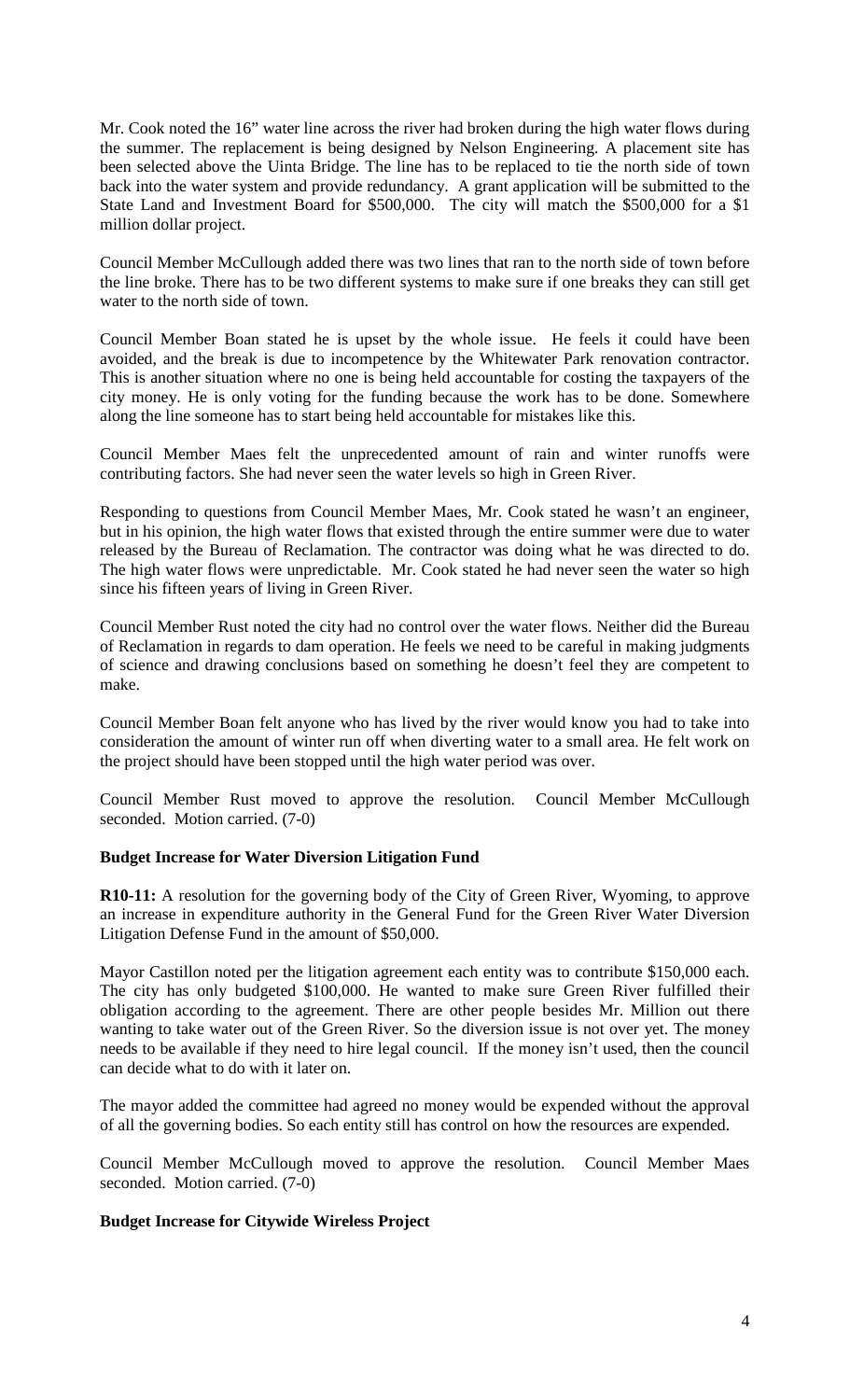**R10-12:** A resolution for the governing body of the City of Green River, Wyoming, to approve an increase in expenditure authority in the Capital Projects Fund for the Citywide Wireless Project in the amount of \$450,000.

Mr. Cook noted this will allow the city to move forward with a contract for services to complete the wireless project in approximately 18 months, instead of three years, with funding in this year's budget and a carry over into the next.

Council Member Morck moved to approve the resolution. Council Member Maes seconded. Motion carried. (7-0)

## **Budget Increase for North I-80 Service Road (Trail) Project**

**R10-13:** A resolution for the governing body of the City of Green River, Wyoming, to approve an increase in expenditure authority in the Capital Projects Fund for the North I-80 Service Road Project in the amount of \$100,000.

Mr. Cook stated this will allow the surveying and acquisition of easements needed to get the project started this year.

Responding to questions from Council Member Boan, the mayor stated the county and the city of Rock Springs hadn't budgeted money for the project yet. They are waiting for the joint agreement to be approved first. Mr. Bussart is working on that agreement now. Each entity will be responsible for a certain section of the "trail" and  $1/3$  of the project cost. The City of Green River will be responsible for the first two miles within the city limits.

Council Member McCullough stated the trail is estimated to be about seven miles long. The county and Rock Springs will share the responsibility for the remaining five miles. He noted there will have to be changes in the direction of the trail in some sections due to easements that have already been issued for water, fiber, and gas lines. The project is going to take a while. So the improvements probably won't take place for another two to three years.

Ms. Hansen noted she had drafted the agreement for the county to also provide the engineering and preliminary survey work within the Green River city limits. She believes another memorandum of understanding should be drafted for the actual "trail" construction responsibilities.

Council Member McCullough moved to approve the resolution. Council Member Maes seconded. Motion carried. (7-0)

## **COUNCIL ACTION ITEMS**

## **Waive Direct Subgrant Award for Juvenile Accountability Block Grant**

Council Member Rust moved to waive the 2009 JABG direct subgrant award in the amount of \$3,569, to combine it with Sweetwater County's, agree to the 10% grant match of \$397 in the FYE 2011 budget, and authorize the mayor to sign the Waiver of Direct Subgrant Award agreement. Council Member Boan seconded. Motion carried. (7-0)

## **Catering Permit for Ducks Unlimited**

Council Member Maes moved to approve the issuance of a catering permit to cater alcohol to Bon Ton Roulet, doing business as Liquid Emotions Lounge/Clearview Bowling Center for the Ducks Unlimited Annual Banquet and Auction, on Saturday, February 6, 2010, at the Pavilion, from 4:30 p.m. to midnight. Council Member McCullough seconded. Motion carried (6-1) with Council Member York voting no.

## **Waive User Fees for Rodeo Arena**

Council Member Morck moved to waive the user fees *(\$1,740)* for the Rodeo Arena for the Castle Rock Roping Club's 2010 season. Council Member Boan seconded. Motion carried. (7-0)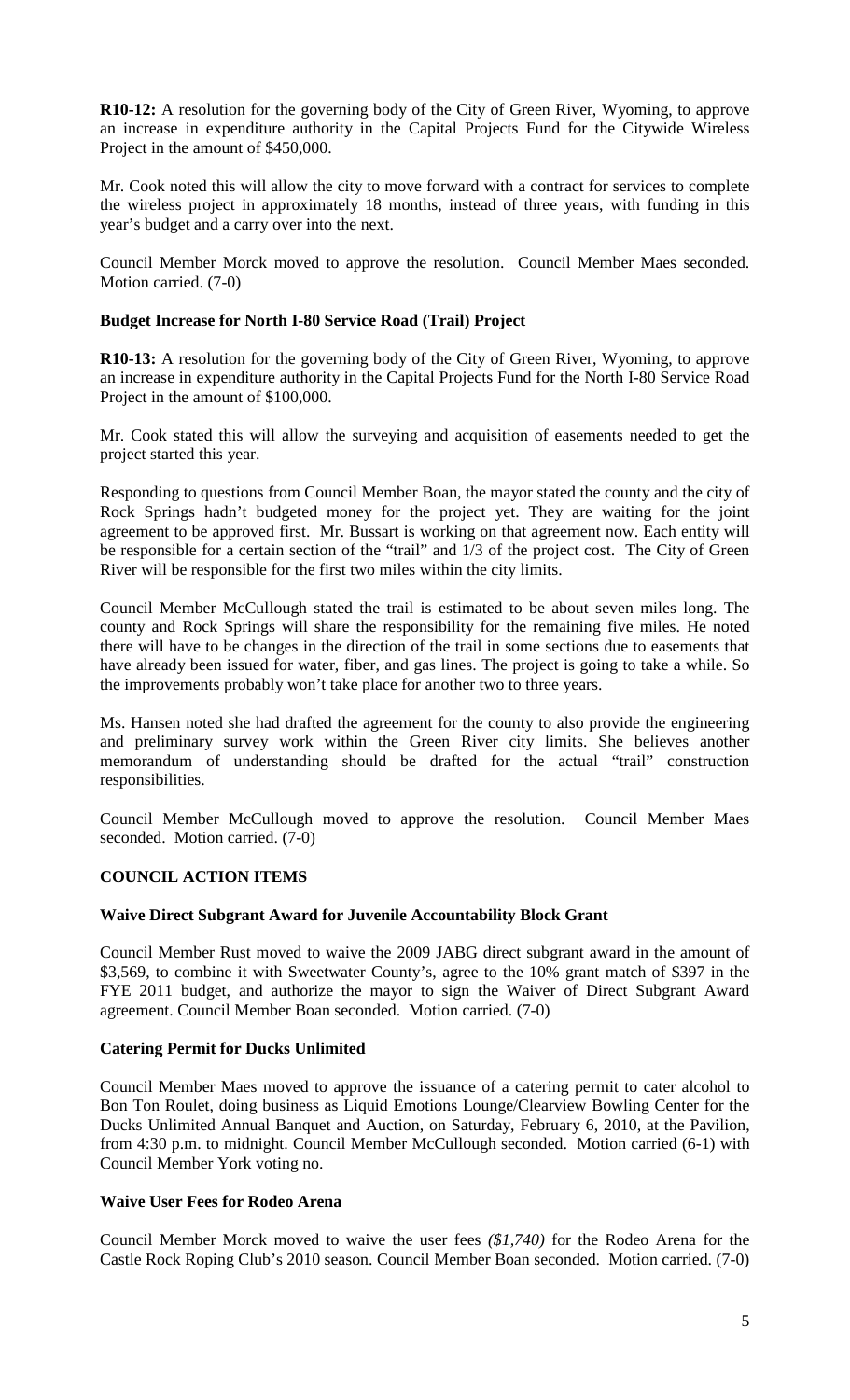## **Construction Engineering Services for Visitor's Center**

Council Member Boan expressed his concern about paying for design and engineering services to build a building on land the city still doesn't own.

Mr. Cook stated he had spoken with Craig Neilson who informed him the proposal from the city had been received and was being reviewed by their real estate people in Salt Lake City. In all likelihood it will be forwarded on to Portland, Oregon for the board to review, and then submitted to the Wyoming Public Service Commission for approval. The representatives he has spoken with locally, and in Salt Lake City, have been very positive about the city being able to purchase the land. They aren't aware of any that have been turned down. However, it takes a long time to go through the channels.

Mr. Cook also noted the bidding process for the project will be going on simultaneously in hopes of starting the project this summer once the land has been purchased.

Council Member Rust moved to authorize the agreement with Uinta Engineering and Surveying, Inc. (UESI) to pay for construction engineering services for the Visitor Center, bid preparation and construction related services in the amount of \$51,600, pending legal review. Council Member McCullough seconded. Motion carried. (7-0)

## **CONSENT AGENDA**

Council Member Maes moved to approve the following consent agenda items. Council Member Rust seconded. Motion carried. (7-0)

- A cooperative agreement with WYDOT for the FMC/Scott's Bottom Bridge Replacement Project (State Project number ARSCT 0.00 0C04A01.)
- Addendum #2 to Hilride Progression Development Group for the Bike Park in the amount of \$1,100 to conduct a 3-day community volunteer build training session April 9- 11, 2010.
- The Union Pacific Vendor Statement of Business and Legal Relationships and the Union Pacific Web Enabled Computer System Access Agreement for the Union Pacific Employer Fitness Program at the Recreation Center.
- The Community Development and Parks Department SAVIN 8045SPF copier maintenance agreement with Copier & Supply Co., Inc. for \$.012 per copy.
- The Phaser 7400 printer service agreement with Xerox Corp. in the amount of \$800.10.
- Authorization for the Mayor to sign the Release and Settlement of Property Waiver, release the waiver to the insurance company when the city receives payment, and authorization for the Mayor to address a letter to the Liberty Mutual Group stating he has been authorized to sign and deliver the waiver when the city receives payment of \$1,184.34.
- The release of retainage and payment to Reiman Construction for the FMC Road Project in the amount of \$85,684.20.
- The ratification of the WYDOT Materials Agreement for the new FMC Bridge dated December 10, 2009. WYDOT Number 0C04086.
- An agreement with Nelson Engineering in the amount of \$9,600 for preparation of a grant application and submission to the State Land and Investment Board (SLIB), and attendance at the SLIB meeting, for funding assistance of the water line beneath the Green River, pending legal review.
- The Interagency Agreement with the Wyoming Division of Criminal Investigation for Karl Bode to work with the Southwest Drug Task Force effective December 28, 2009.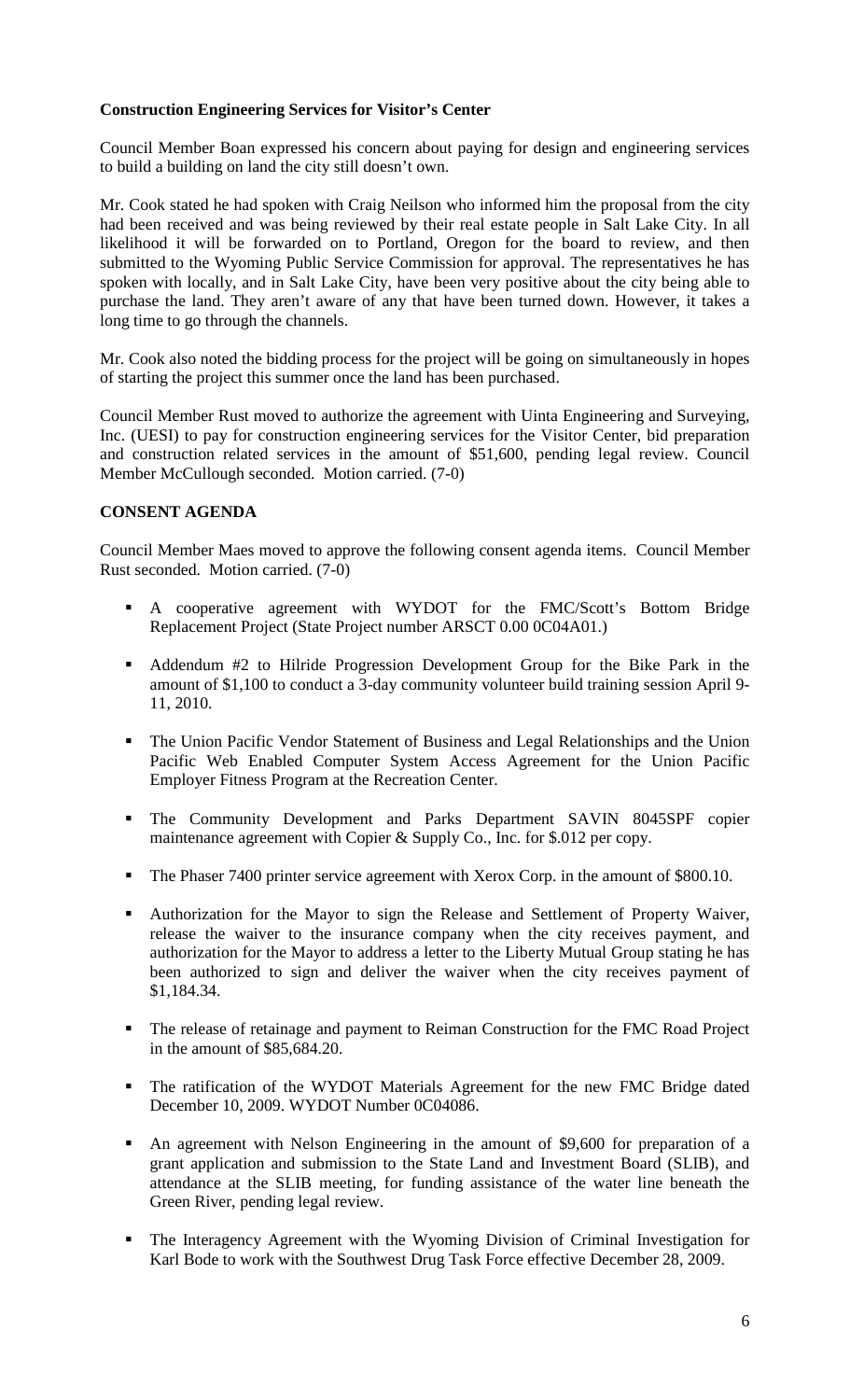- Submission for, and to receive if funded, a 2010 Community Tree Planting Grant from the Wyoming State Forestry Division for up to \$2,000. Project total is \$4,000. The Horse Corral Committee and the Parks and Recreation Department will each contribute \$1,000 to meet the \$2,000 matching funds requirement.
- The Sweetwater County Travel & Tourism Grant Agreements for the following  $2010$ events: Art on the Green (\$4,000), and Crystal Classic Ice Sculpting Competition (\$4,000).
- The Minutes for: January 5, 2010 and January 12, 2010
- Financial Reports and Payment of Bills: *Outstanding Invoices* = \$238,091.29 *Prepaid Invoices* = \$179,199.38 *Payroll Expenditures* = \$368,483.30 *Pre-authorization Payments* = \$755,500.00

## **CITY ADMINISTRATOR'S REPORT**

Mr. Cook noted the Consensus Revenue Expenditure Group will be submitting their numbers to the Joint Appropriations Committee this week. He is very anxious to see the projections for the next biennium, and whether they will remain the same as the October projections.

He gave the governing body the FYE 2011 city budget process time line with budget adoption by resolution on June 15, 2010. All the workshops are set for May on Thursday evenings. Staff will be starting the process in February.

He stated he had received an email from PEG Development/The Ridge Development stating they were not going to be able to complete their *Planned Urban Development* project and will be putting the remaining undeveloped sections of land up for sale.

He also put a report on the estimated costs of the Whitewater Park project in the governing body's mail boxes.

He noted there would be public hearings on grant applications to the Wyoming Business Council by SWEDA for the public parking lot, and Futures for Phase Two of the Tomahawk Building Rehabilitation, at the February 2, 2010 council meeting.

# **CITY ATTORNEY'S REPORT**

Mr. Bussart had nothing to report.

Council Member Rust asked Mr. Bussart to explain the state statutes regarding a sixth-penny tax. Mr. Bussart noted the information is in Title 39. To bring the tax to vote by the citizens requires a consensus of the county commissioners **and** two-thirds of the incorporated cities of the county. The "project" has to be dollar specific and project specific. The revenue cannot be used for operations of the project. The bottom line fact is, if the county commissioners don't adopt a resolution for placement on the ballot, it doesn't matter if two-thirds of the incorporated governing bodies did. Without the resolution from the county commissioners nothing happens.

## **MAYOR AND COUNCIL REPORTS**

Council Member York mentioned the Burbots Bash being put on by the Chamber of Commerce this Saturday. He stated they are good eating.

Council Member Maes thanked city staff for helping the mayor put all of the information together for his presentation at the legislators meeting on January 13, 2010. She would like to get the email information out to the public so they can contact all of the state legislators.

She also noted the Racquetball Tournament is this weekend and suggested folks attend. She commended Ms. Krumholz for the work she is doing.